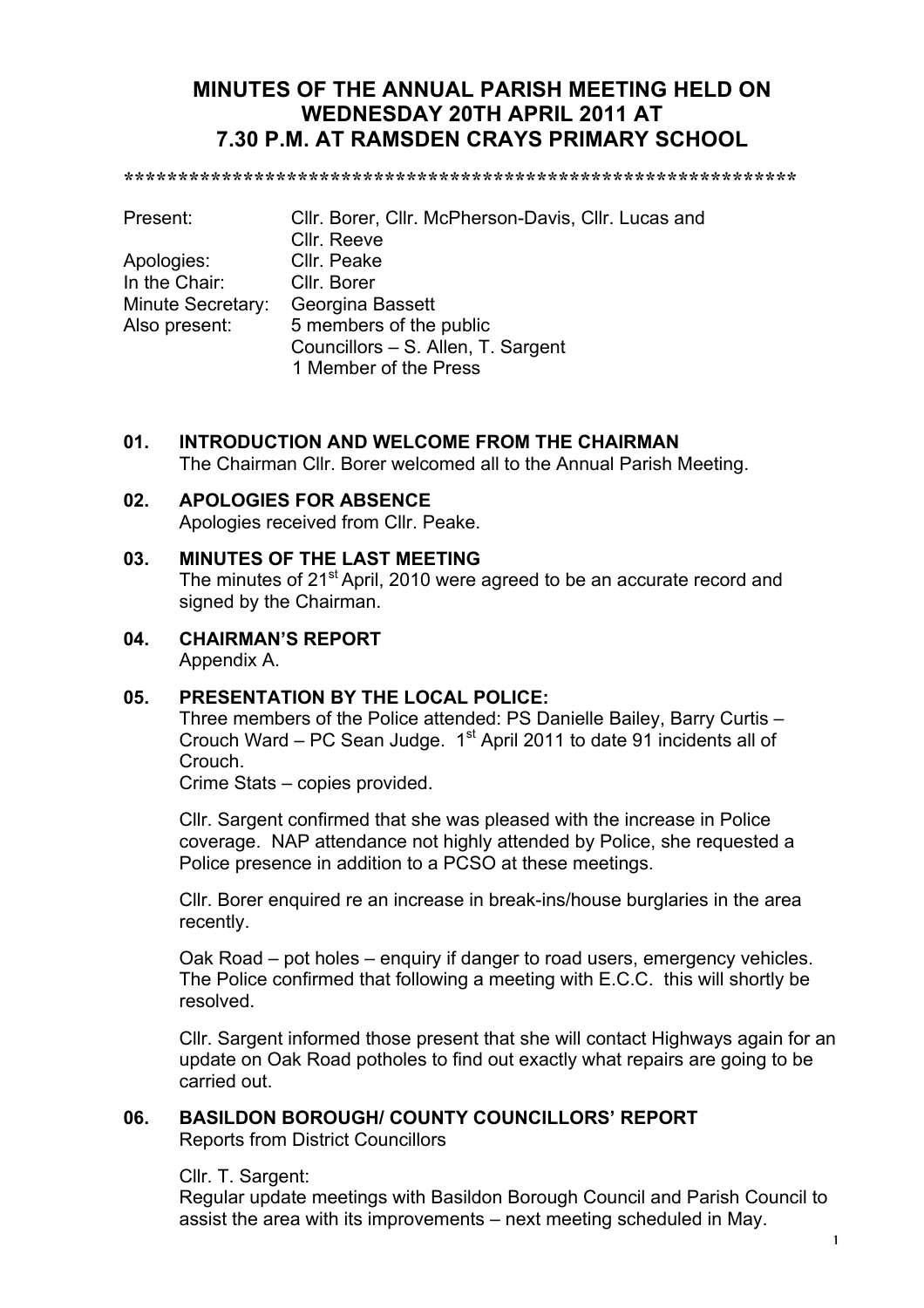Assistance with the school for the relocation of Parish Council Meetings commencing 2011. Positive meeting with the Governing Body and the Headmistress.

Drains in the area – improvement.

Flower troughs – continuance on planting.

Clean up of recycling bins – Recreation Park.

Nature Reserve Project – District Councillors would like to see this project move forward.

Pre meetings before Liaison Meetings at Basildon Borough Council.

 $12<sup>th</sup>$  May requested looking at planning applications – delayed responses at a number of Parish Councils.

Hardings Elms Road – restriction of 30mph area – pressure to be maintained. Site visit arranged at the Recreation Park, nature reserve etc.

Pot holes – entrance to Oak Road – poor condition.

Cllr. S. Allen:

Nature Reserve – funds – Community Initiative Funds.

Waste Management Report – Recreation Ground – recycle bins – current move to withdraw this from areas as less need previously due to household waste removal.

Thanks were given to the District and Ward Councillors for their efforts for the Parish.

#### **07. COMMENTS AND SUGGESTIONS FROM RESIDENTS**

Pot holes – Oak Road – large ones filled in through E.C.C. – not going to fill in any more pot holes to be moved in until the removal of the travellers. Request for Parish Council to ask for filling in again.

Memorial at Whites Bridge – awaiting price for the removal of the War Memorial – not yet.

Further request to Essex County Council – Highways – when 28 day notice issue to the travellers to repair Oak Road..

Barleylands – Parish Council to write to Basildon Borough Council and Essex County Council to ask if Basildon Borough Council has a waste transfer licence.

#### **MEETING CLOSED AT 08:07**

**SIGNED (CHAIRMAN): ………………………………… DATE: …………………...**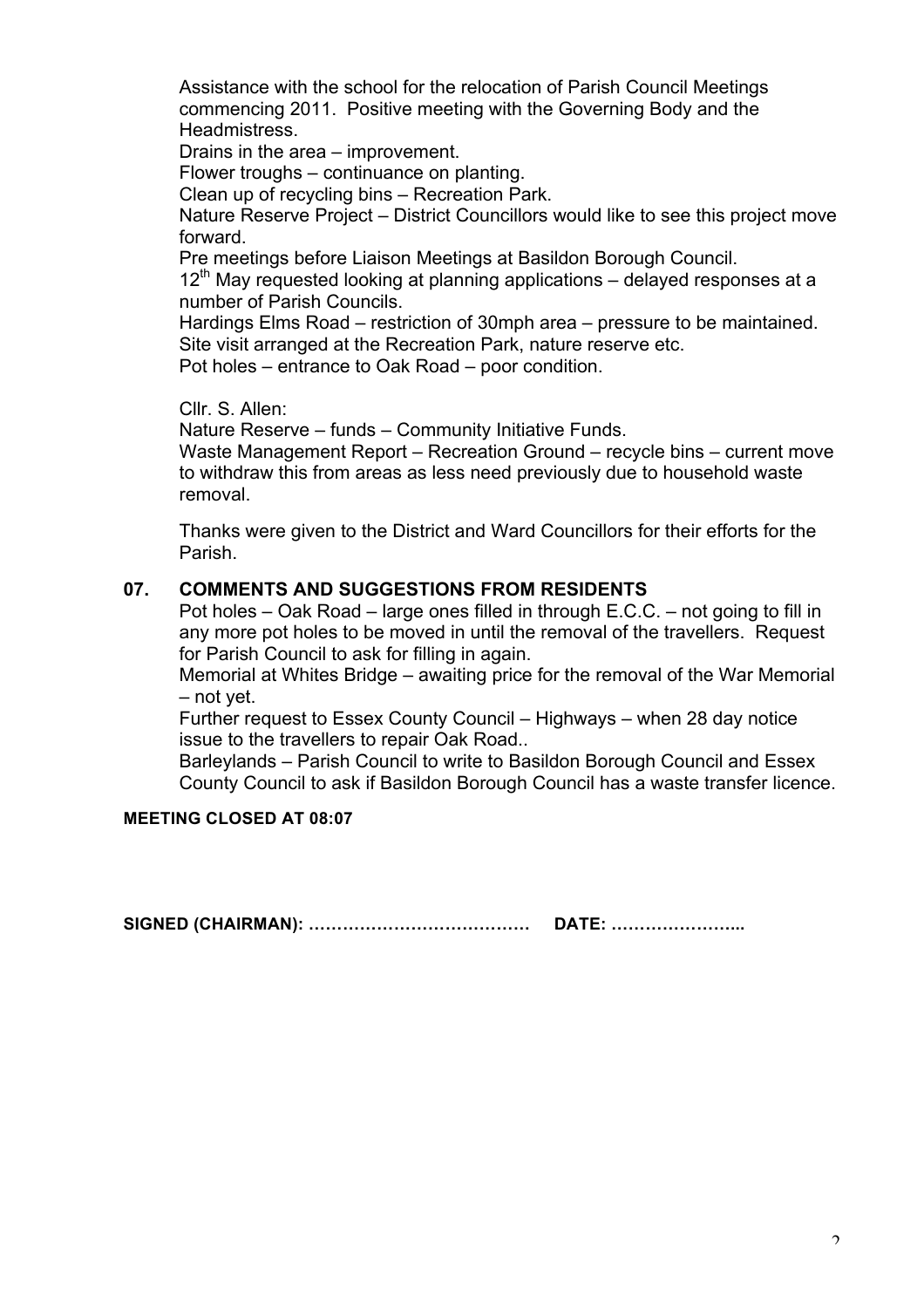

## **RAMSDEN CRAYS PARISH COUNCIL - CHAIRMAN'S REPORT 2010/11**

Dear Resident,

This Annual Report includes information about the activities of the Parish Council over the last year (April 2010 to March 2011), as well as financial information and Parish Council contact points.

Yours sincerely,

Andrew Peake *Chairman, Ramsden Crays Parish Council April 2011*

#### **Updates:**

The Parish Council would like to thank Elms Nursery for the donation of the Christmas tree that was located at the Church Hall.

The Mobile Library Service has continued its service. Arriving at Crays Hill High View Rise at 12.00 and leaving at 12.15 and Crays Hill Primary at 13.30 and departing at 14.25.

The new slide in the park, part funded by Community Initiatives Fund and the Parish Council has received many young visitors in the park area.

A thank you to Mr. Kadesh for his offer of a site to relocate the war memorial.

An additional thank you to Elms Nursery for the continued upkeep of the plant display on the approach to Oak Road.

#### **Dates for forthcoming Meetings:**

Parish Council Meetings are generally held on the third Wednesday of each month at 7.30 p.m. (except August)

Dates scheduled for 2011 are:

**18th May** – Annual Meeting of the Parish Council

**15th June, 13th July, 14th September, 19th October, 18th November and 14th December**

The Public are very welcome to attend the meetings and have an opportunity to speak on agenda items at the Open Session at the commencement of the meeting and then again at the end during Open Session on general items.

Please note that Parish Council Meetings are now held at Ramsden Crays Primary School.

Please feel free to approach any member of the Council (contact details below), or the Clerk, if you have any issues that you wish to raise with the Parish Council.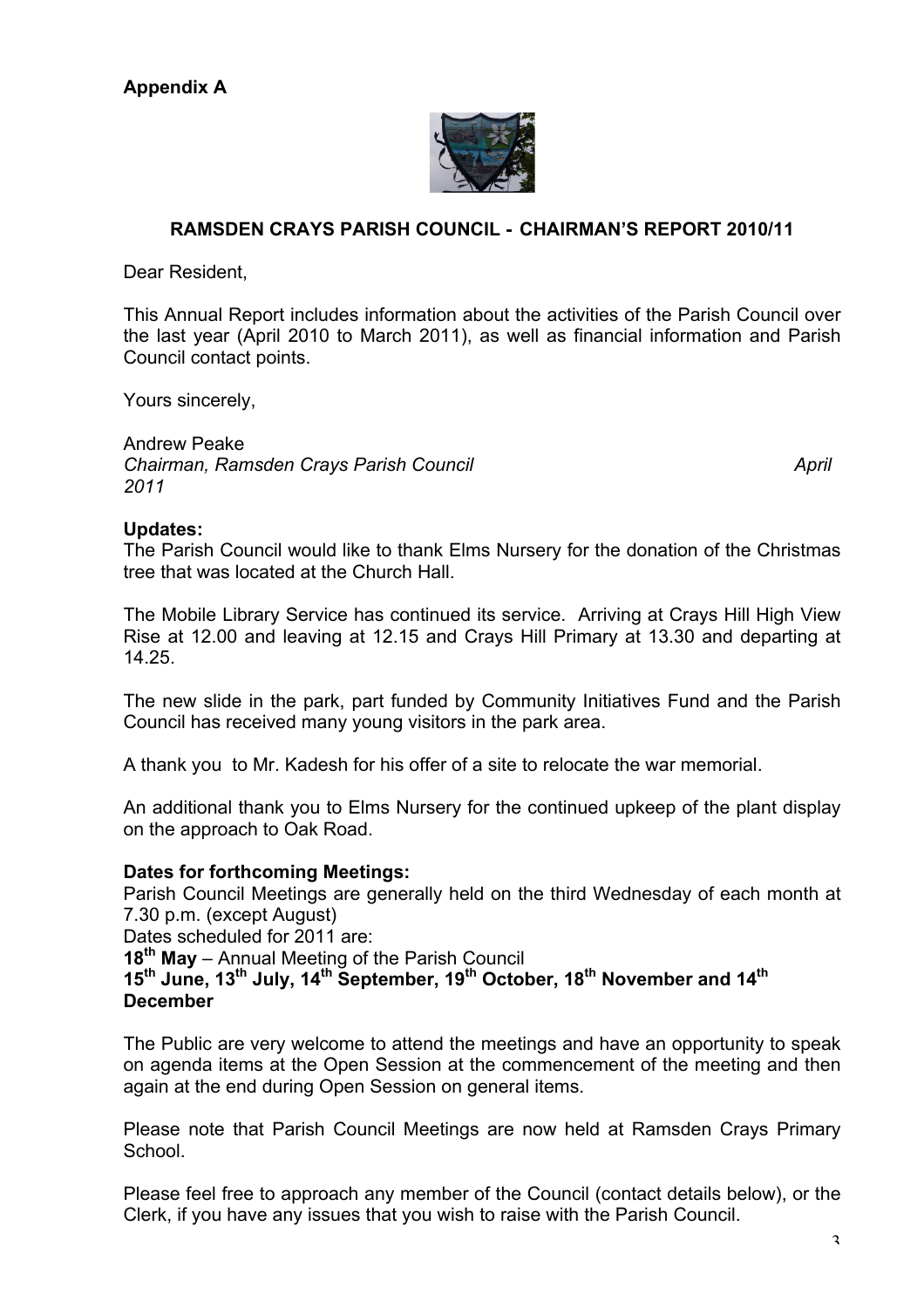#### **Networking/Representation:**

Members of the Council regularly attend liaison meetings with Basildon Borough Council, the Association of Basildon Local Councils and other agencies and representatives from parish councils to share knowledge and experience. Occasionally the Council is asked to comment on documents received from the District and County Councils and other agencies and to take the opportunity to respond on issues relevant to Ramsden Crays.

#### **Useful Information**

The next Police Mobile Surgeries will be held on 18<sup>th</sup> April, 23<sup>rd</sup> May and 20<sup>th</sup> June between 10.00 a.m. and 11.45 a.m. at the Shepherd and Dog, London Road, Crays Hill. All residents are welcome to attend with any issues. Please note that any criminal incidents should be reported to the Police on 0300 333 4444.

#### **Buy With Confidence**

Essex County Council's Trading Standards service "Buy With Confidence" only recommends businesses which have been vetted and approved by Essex Trading Standards. For further information either go online at buywithconfidence.gov.uk or telephone 0845 404 0506.

Ward Councillors, Terri Sargent and Stuart Allen hold regular surgeries at Noak Bridge Village Hall at "Coppice Lane" on the first Saturday of the month between 9.30 a.m. – 10.30 a.m. and Steepleview Community Centre at "Osier Drive" on the third Saturday of the month between 9.00 a.m. and 10.00 a.m. any resident from the Crouch Ward is invited to attend. A PCSO is nearly always present.

#### **Parish Councillors**

| <b>Chairman - Councillor Andrew Peake</b> | 01268 525771 |
|-------------------------------------------|--------------|
| Vice-Chairman - Councillor Tina Borer     | 01268 285795 |
| <b>Councillor David McPherson-Davis</b>   | 01268 525762 |
| <b>Councillor John Lucas</b>              | 01268 520965 |
| <b>Councillor Roy Reeve</b>               | 01268 289740 |

#### **Non-Elected Appointments 2011 - 2012**

Clerk to Ramsden Crays Parish Council - Georgina Bassett – 01702 584158 – bassett19@btinternet.com Independent Internal Auditor - Heelis and Lodge. External Auditor - Alun Williams

## **Other Useful Contacts**

**Member of Parliament:** John Baron your local M.P. holds regular surgeries in the constituency. Telephone for an appointment on 01268 520765.

Keep up to date with our latest information including agendas, minutes, etc., visit: **www.essexinfo.net/ramsdencrays**

## **Your Input:**

The Parish Council would like to hear from you for future projects within the Parish. Suggested issues for consideration are:

A large vision in the park area, making this more interesting with trees, plants etc.